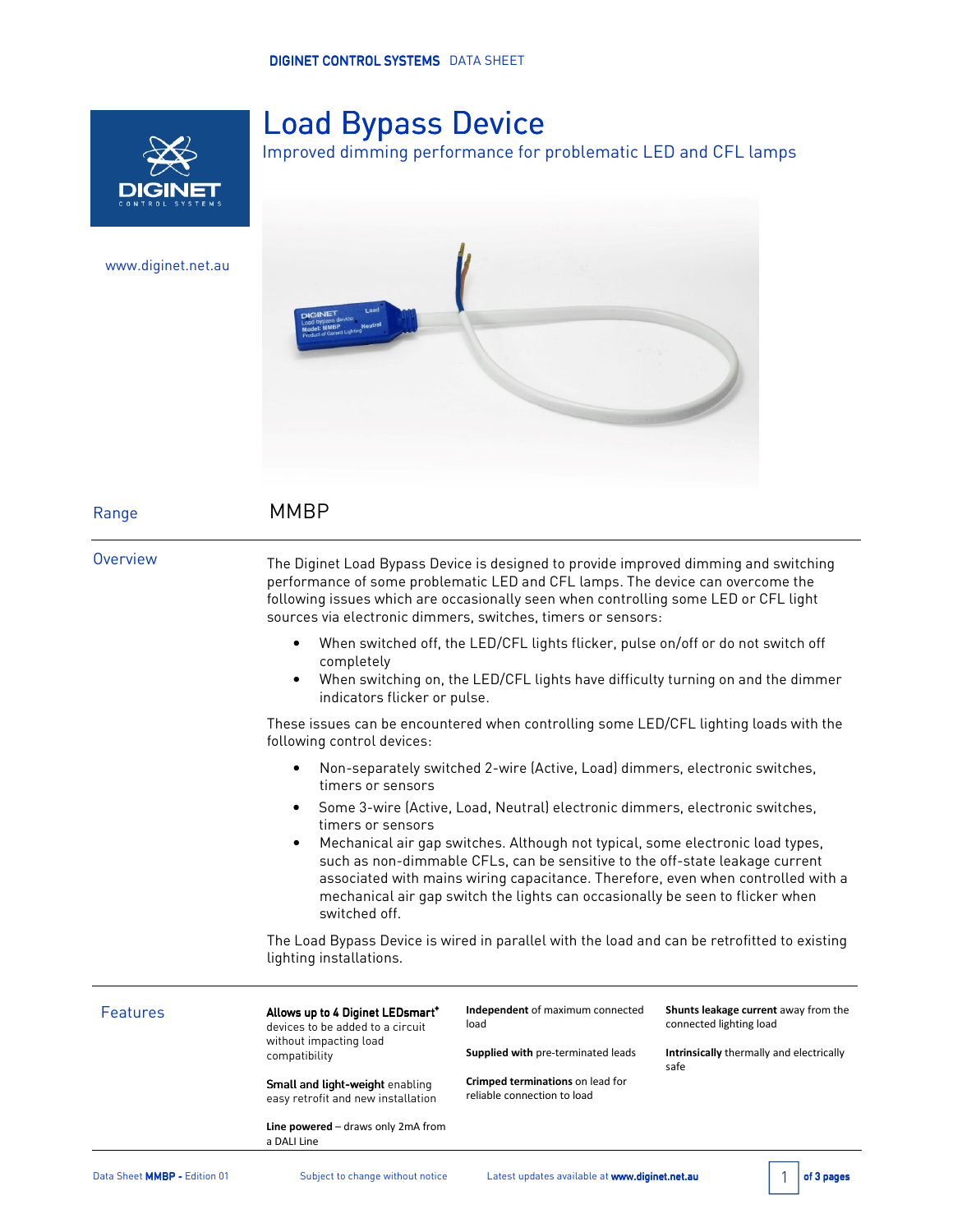

### **Specifications**

| Parameter                      | <b>Specification</b>                                                                              |  |
|--------------------------------|---------------------------------------------------------------------------------------------------|--|
| <b>Operating Voltage</b>       | 220-240Vac 50Hz                                                                                   |  |
| <b>Power Dissipation</b>       | 100mW (Note: The device power dissipation is independent of the connected<br>lighting load power) |  |
| <b>Max Ambient Temperature</b> | $t_{\rm s}$ max = 70 $^{\circ}$ C                                                                 |  |
| <b>Operating Humidity</b>      | 10% - 95% RH, non-condensing                                                                      |  |
| <b>Standards Compliance</b>    | AS/NZS CISPR15:2011<br>AS/NZS 61347-2-11:2003<br>IEC 61347-2-11                                   |  |
| <b>Dimensions</b>              | 49mm x 15mm x 11mm                                                                                |  |
| Weight                         | 25q                                                                                               |  |
| <b>Connection Lead Type</b>    | Two core, double insulated, crimped ends<br>Switched Active and Neutral connections               |  |
| <b>Connection Lead Length</b>  | 300 <sub>mm</sub>                                                                                 |  |
| Maximum wiring length          | The load bypass device is independent of the wiring length                                        |  |
| <b>Maximum Load</b>            | The load bypass device is independent of load connected to the control device(s)                  |  |

## Wiring

The Load Bypass Device is wired in parallel with the load (across the switched Active and Neutral). It is typically connected as shown in the diagrams below.

### 2-wire dimmer example



Before Load Bypass Device Installation **After Load Bypass Device Installation**